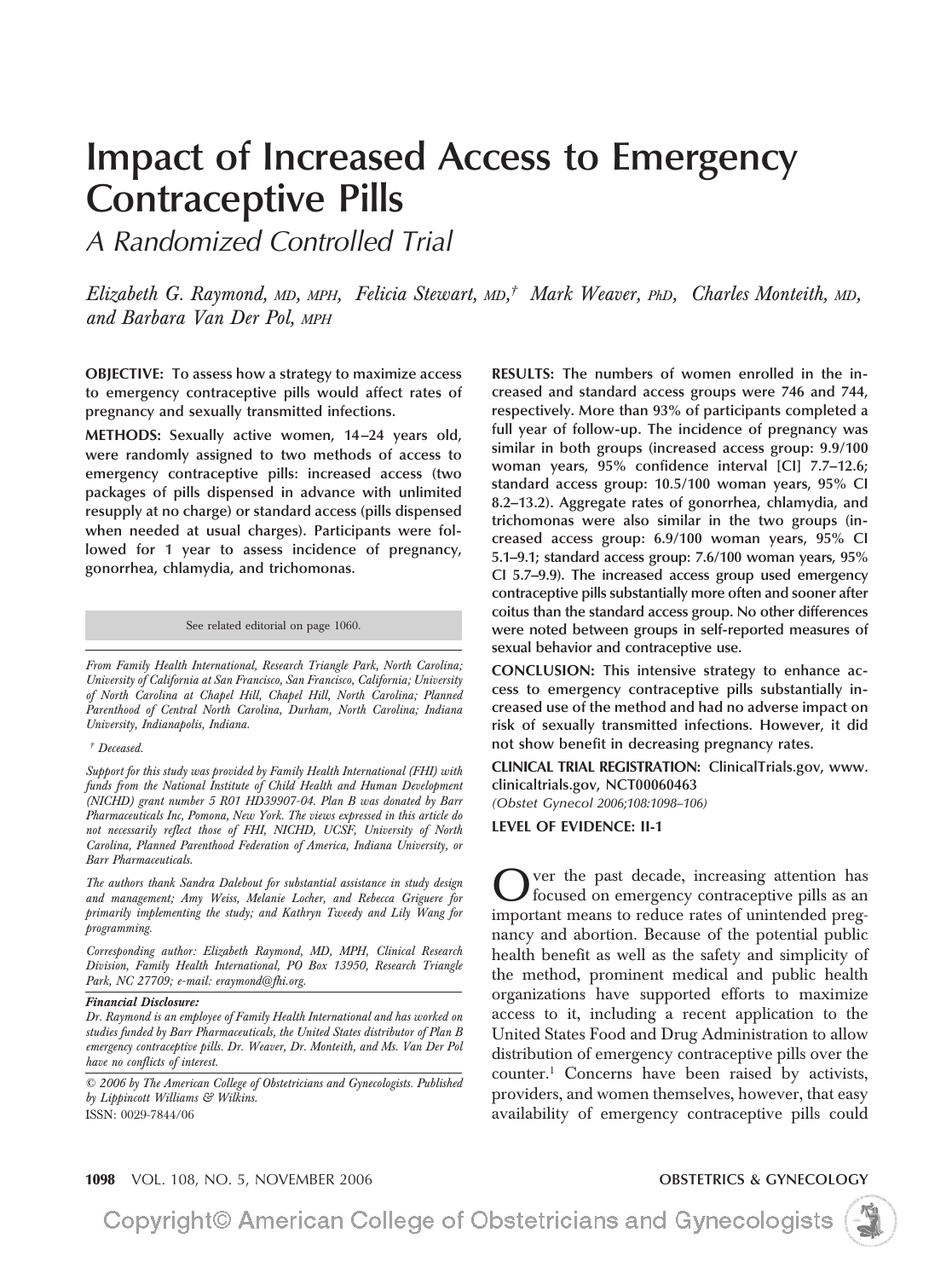undermine use of more effective contraceptive methods, particularly condoms. Decreased contraceptive and condom use could raise rates of both pregnancy and sexually transmitted infections. Method substitution has been demonstrated in other situations in which multiple contraceptive options were promoted. $^{2,3}$ 

We designed this study to investigate these concerns. Our trial compared two approaches for providing emergency contraceptive pills. In the "standard access" approach, we informed women about how to obtain emergency contraceptive pills when needed, at usual charges. The "increased access" approach made taking the pills as effortless as possible: we gave women two packages of emergency contraceptive pills at admission and proactively provided them with free replacements after each package was used or lost. The aim of the trial was to determine how easier access would affect rates of pregnancy and sexually transmitted infection.

# **PARTICIPANTS AND METHODS**

We conducted the trial in Nevada and North Carolina between October 2002 and June 2005. The protocol was approved by the institutional review boards of University of California at San Francisco, which managed the Nevada site, and Family Health International. All participants signed informed consent forms before data collection began. The study was monitored by a Data and Safety Monitoring Board, which reviewed aggregate interim outcome data and data pertaining to trial conduct. We adhered to CONSORT guidelines in the design and reporting of this study.4

We recruited sexually active women, aged 14 –24 years, who did not desire pregnancy. We excluded women who were using or planned to use longer-term contraceptive methods (sterilization, intrauterine device, or hormone injections, implants, patch, or vaginal ring) and women who had been pregnant within the past 6 weeks or were breastfeeding. At the admission visit, we interviewed each volunteer, and she completed a self-administered computerized questionnaire and submitted urine and self-collected vaginal specimens. We tested the urine for pregnancy and sent the vaginal specimen to the Chlamydia Laboratory at Indiana University for gonorrhea, chlamydia, and trichomonas testing using polymerase chain reaction assays. $5$  We then assigned the volunteer to either the increased access group or the standard access group by opening the next in a consecutively numbered set of sealed opaque envelopes containing random assignments. The randomization scheme was stratified by site and used randomly permuted blocks with sizes of 4, 6, and 8 generated by computer at Family Health International before the start of enrollment at each site. We gave participants assigned to the increased access group two free packages of emergency contraceptive pills (Plan B, Barr Pharmaceuticals Inc, Pomona, NY) to take home. If a clinician with prescribing authority was not available at enrollment, we sent packages to the participant as soon as possible by mail. We advised participants in the standard access group how to obtain emergency contraceptive pills from the study site if needed. We counseled participants in both groups to take emergency contraceptive pills as a single dose of 1.5 mg levonorgestrel as soon as possible after unprotected intercourse, but we gave them no other special instructions.

We asked each participant to return to the clinic at 6 and 12 months after admission. Data collection procedures at follow-up visits were similar to those at admission. We reviewed available medical charts for relevant interim events. If a participant could not complete a visit in person, we mailed a pregnancy test kit and vaginal swab to her. We asked her to perform the pregnancy test herself and to report results by telephone along with other data and to mail the vaginal specimen directly to the study laboratory. At approximately 2, 4, 8, and 10 months after admission, we sent each participant by mail or e-mail a short survey about contraception use in the last 2 weeks. We did not tell participants in advance about the planned timing of these surveys.

We asked participants in both groups to notify the study site every time they used emergency contraceptive pills. We provided those in the increased access group with a replacement package for each package used or lost. At each follow-up visit, we questioned each increased access participant about the number of unused packages in her possession, and we gave additional packages to those who had fewer than two. The goal was to ensure that each increased access participant had two unused packages available at all times.

After randomization, we provided no unsolicited counseling about contraception unless a participant requested emergency contraceptive pills both four or more times total and more than once in any single month. However, we did not deny emergency contraceptive pills to such women. We notified participants who had positive pregnancy or sexually transmitted infection tests and referred them for care.

The target enrollment was 1,490 women. We selected this number to allow at least an 80% chance of showing with 95% confidence that the relative risk (RR)

VOL. 108, NO. 5, NOVEMBER 2006 **Raymond et al** *Access to Emergency Contraceptive Pills* **1099**

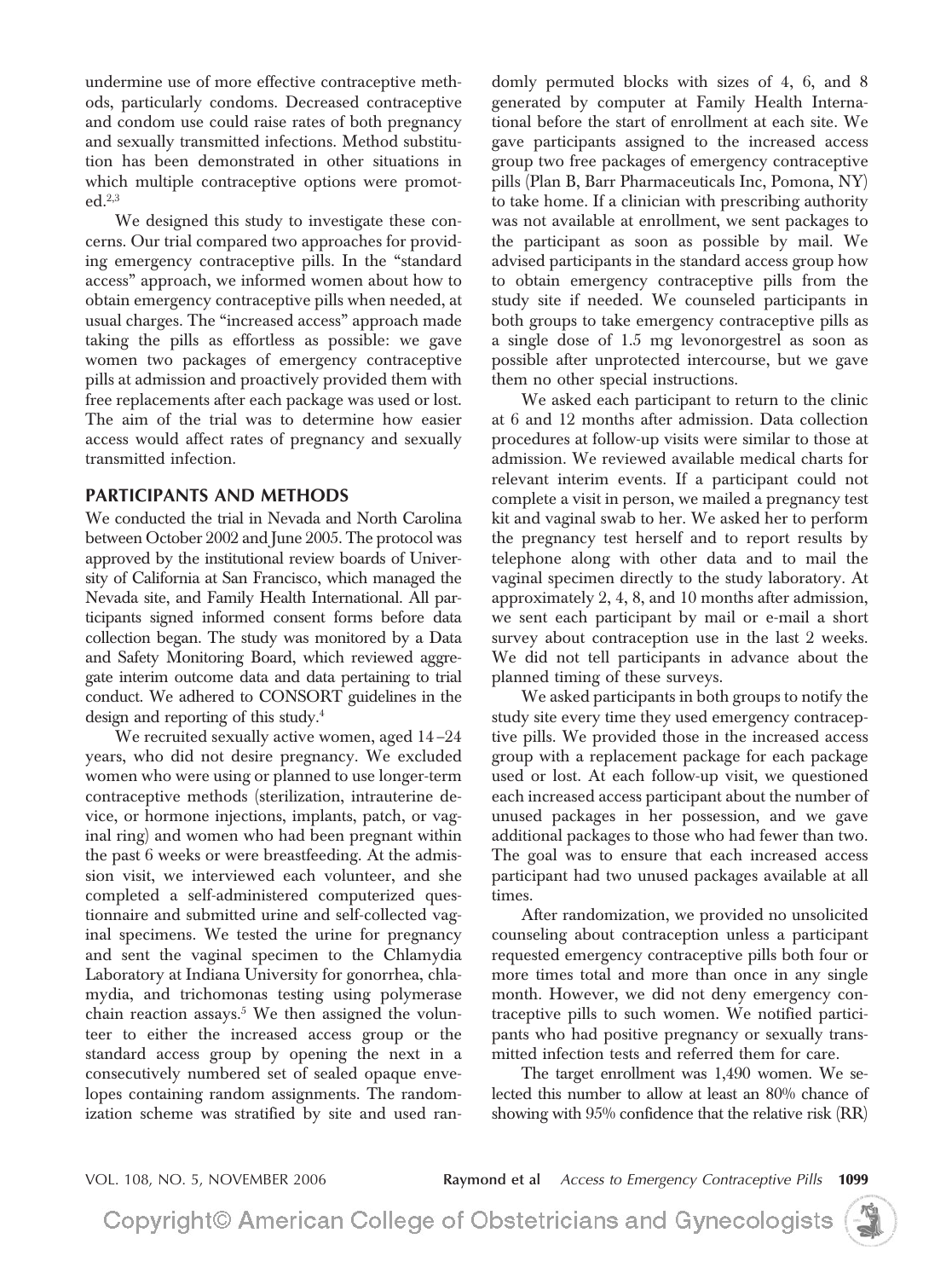of infection, comparing the increased access approach with the standard access approach, was no more than 1.8. In our calculation, we assumed that the risk in the increased access group would be 6%, the increased access approach did not change that risk, and at most, 20% of the anticipated follow-up person-time would be missing. This sample size also provided at least 83% power to reject the null hypothesis of no difference in pregnancy rates between groups at the .05 significance level if the true RR were at least 1.6 and the pregnancy rates in both groups were at least 10%. Note that the null hypothesis for the sexually transmitted infection outcome was that the increased access approach would result in a higher infection rate than the standard access approach (with a true RR of at least 1.8), whereas for the pregnancy outcome the null hypothesis was that the risk is the same in the two groups.

Primary analyses included all enrolled participants. We analyzed each participant in the group to which she was assigned. For pregnancy analyses, we estimated the date of fertilization of each pregnancy using last menstrual period and ultrasound results, if available, and we excluded women pregnant at admission. Women not known to have become pregnant contributed time to the analysis through the later of 10 days before the last negative pregnancy test or 5 days after the last menstrual period. We tested the null hypothesis of no difference in pregnancy rates between the two treatment groups through 365 days after admission using a log-rank test, stratified by clinic. We defined incident sexually transmitted infections as gonorrhea, chlamydia, or trichomonas detected by the study laboratory or by a confirmed positive test performed elsewhere. For sexually transmitted infection analyses, we considered time in study to start at the earlier of the date of the first negative study test or, if the first study test showed a positive result for any of the three sexually transmitted infections, the date of single-dose treatment recommended by the Centers for Disease Control and Prevention. We assigned each subsequent infection to an interval between the date that the participant was last known to be uninfected and the date of the sexually transmitted infection diagnosis. We used a parametric Weibull proportional hazards model, which accounts for interval-censored data, to obtain an estimate of the RR of sexually transmitted infection along with a  $95\%$  upper confidence bound.<sup>6</sup> We used proportional hazards models in secondary analyses of both primary outcomes to adjust for potentially important baseline covariates. We analyzed dates and times of coitus and emergency contraceptive pill use as reported by participants, except that we excluded all emergency contraceptive pill uses recorded as more than 2 days before or more than 7 days after sex  $(n=10)$  from analyses. We compared the median number of emergency contraceptive pill uses per participant and median delay between sex and emergency contraceptive pill use between treatment groups using median regression,<sup>7</sup> implemented via the QUANTREG procedure in SAS 9.1 (SAS Institute Inc, Cary, NC). We considered P<.05 to be statistically significant throughout the analysis.

## **RESULTS**

Between October 2002 and May 2004, 1,490 women enrolled in the study (Table 1). We did not keep records of women who were excluded or refused to participate. All participants met all admission criteria. The median age was 20 years. Many more participants intended to use hormonal contraceptives after admission than had been using these or other highly effective methods in the month before admission. Participants reported a median of four coital acts in the prior 14 days, including a median of two without condoms. Six percent had had an sexually transmitted infection in the past year, 39% had had more than one sexual partner in the previous 6 months, more than 25% were in a sexual relationship of less than 1 month duration, and 30% had partners who were probably or definitely not monogamous. The only notable difference between groups was that a higher proportion in the increased access group had a sexually transmitted infection at baseline. Participants in Nevada were slightly younger than those in North Carolina and were more likely to be Hispanic, white, and using nonhormonal methods of contraception.

Implementation of the intended protocol was successful in both groups throughout the study, with few exceptions. All increased access group participants were given or sent at least two free study emergency contraceptive pill packages within 8 days after admission to the study. Only 146 increased access participants (20%) experienced any time without emergency contraceptive pills after having used all previously dispensed packages; the mean total delay until resupply among all women was 7.2 days, less than 2% of the full expected year of follow-up. No increased access participants paid for study emergency contraceptive pill packages. One standard access participant was mistakenly given two study emer-

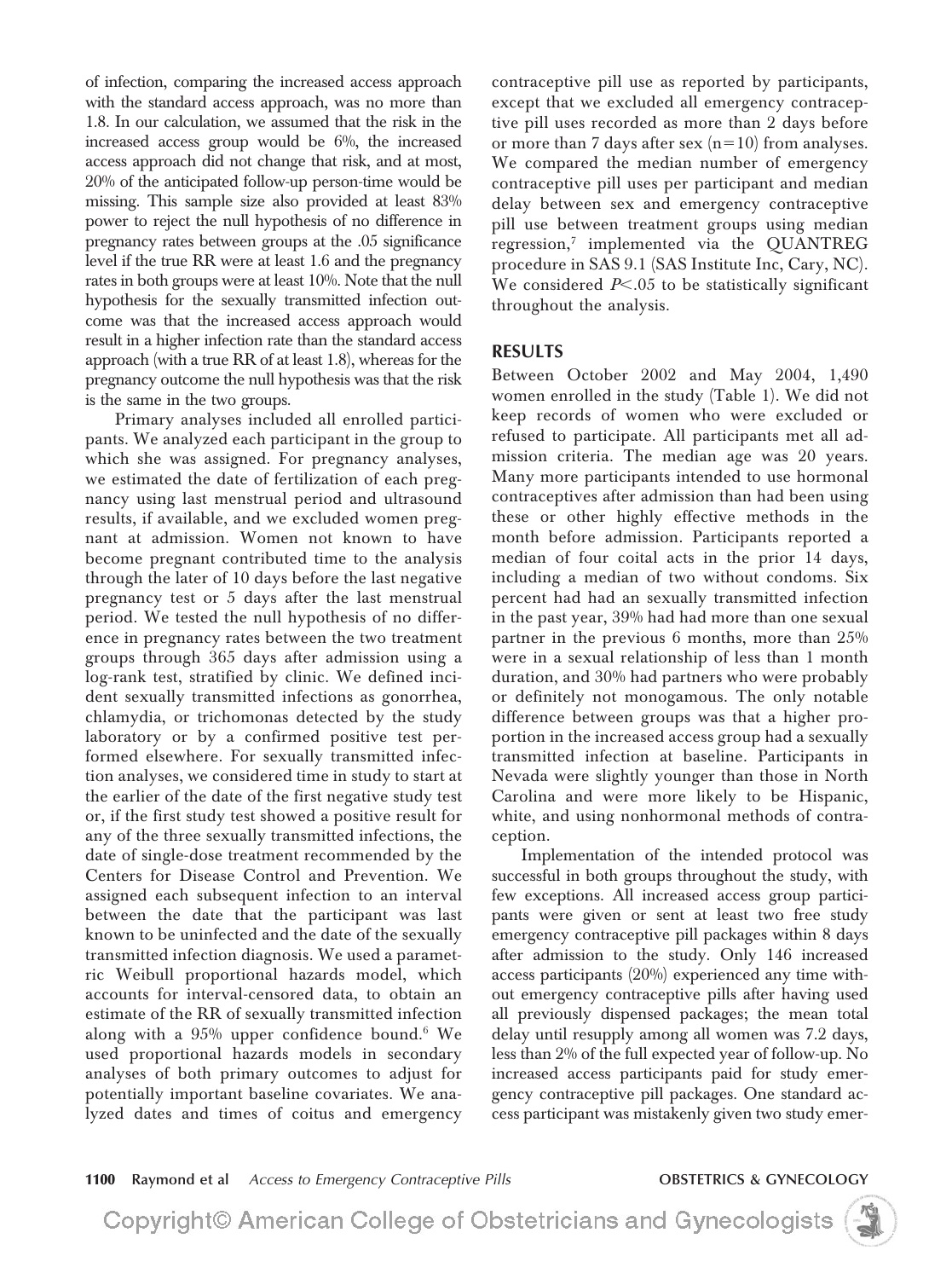| $\%$<br>$\%$<br>n<br>n<br>Location<br>Nevada<br>450<br>60<br>450<br>60<br>296<br>North Carolina<br>40<br>294<br>40<br>Age $(y)$<br>$14 - 15$<br>35<br>5<br>34<br>5<br>24<br>22<br>$16 - 17$<br>178<br>161<br>$18 - 20$<br>267<br>36<br>266<br>36<br>283<br>$21 - 24$<br>266<br>36<br>38<br>82<br>Hispanic<br>115<br>15<br>11<br>Race<br>72<br>510<br>68<br>535<br>White only<br>165<br>22<br>152<br>20<br>Any nonwhite<br>71<br>57<br>Refused to answer<br>10<br>8<br>Previous pregnancies<br>79<br>587<br>554<br>75<br>$\boldsymbol{0}$<br>$\mathbf{1}$<br>128<br>17<br>112<br>15<br>47<br>6<br>62<br>8<br>2 or more<br>128<br>22<br>Previously had unwanted pregnancy<br>17<br>164<br>Contraceptive methods used in month before admission<br>362<br>49<br>353<br>47<br>Oral contraceptive pills<br>Condoms<br>489<br>499<br>66<br>67<br>25<br>Condoms only<br>189<br>179<br>24<br>49<br>Any highly effective method*<br>365<br>357<br>48<br>Withdrawal<br>209<br>28<br>217<br>29<br>37<br>31<br>5<br>$\overline{4}$<br>Emergency contraceptive pills<br>721<br>97<br>726<br>98<br>Any method<br>Contraceptive methods planned for year after admission<br>499<br>69<br>Male condoms<br>67<br>512<br>602<br>81<br>627<br>84<br>Oral contraceptive pills<br>157<br>21<br>Withdrawal<br>140<br>19<br>91<br>12<br>93<br>Emergency contraceptive pills<br>13<br>Sexual activity in past 14 days<br>712<br>95<br>Sex at least once<br>95<br>704<br>Sex at least once without condom<br>491<br>66<br>484<br>65<br>26<br>179<br>24<br>Sex at least once without contraceptive<br>193<br>238<br>32<br>222<br>30<br>Ever previously used emergency contraceptive pills<br>192<br>26<br>206<br>28<br>First sex with main partner occurred within past month<br>Since first sex act with main partner, he probably or definitely had<br>30<br>224<br>30<br>sex with other woman<br>225<br>47<br>6<br>6<br>Had STI in past year<br>41<br>Positive STI laboratory test at baseline<br>7<br>3<br>49<br>24<br>Chlamydia<br>$\overline{2}$<br>12<br>Gonorrhea<br>11<br>$\mathbf{1}$<br>$\overline{2}$<br>Less than 1<br>5<br>$\mathbf{1}$<br>Trichomonas<br>40<br>5<br>Any of these<br>61<br>8<br>None of these<br>685<br>92<br>702<br>94<br>$\overline{2}$<br>$\mathbf{0}$<br>No result<br>Less than 1 | <b>Increased Access Group</b><br>$(n=746)$ |  | <b>Standard Access Group</b><br>$(n=744)$ |
|-------------------------------------------------------------------------------------------------------------------------------------------------------------------------------------------------------------------------------------------------------------------------------------------------------------------------------------------------------------------------------------------------------------------------------------------------------------------------------------------------------------------------------------------------------------------------------------------------------------------------------------------------------------------------------------------------------------------------------------------------------------------------------------------------------------------------------------------------------------------------------------------------------------------------------------------------------------------------------------------------------------------------------------------------------------------------------------------------------------------------------------------------------------------------------------------------------------------------------------------------------------------------------------------------------------------------------------------------------------------------------------------------------------------------------------------------------------------------------------------------------------------------------------------------------------------------------------------------------------------------------------------------------------------------------------------------------------------------------------------------------------------------------------------------------------------------------------------------------------------------------------------------------------------------------------------------------------------------------------------------------------------------------------------------------------------------------------------------------------------------------------------------------------------------------------------------------------------------------------------------------------------------------------------|--------------------------------------------|--|-------------------------------------------|
|                                                                                                                                                                                                                                                                                                                                                                                                                                                                                                                                                                                                                                                                                                                                                                                                                                                                                                                                                                                                                                                                                                                                                                                                                                                                                                                                                                                                                                                                                                                                                                                                                                                                                                                                                                                                                                                                                                                                                                                                                                                                                                                                                                                                                                                                                           |                                            |  |                                           |
|                                                                                                                                                                                                                                                                                                                                                                                                                                                                                                                                                                                                                                                                                                                                                                                                                                                                                                                                                                                                                                                                                                                                                                                                                                                                                                                                                                                                                                                                                                                                                                                                                                                                                                                                                                                                                                                                                                                                                                                                                                                                                                                                                                                                                                                                                           |                                            |  |                                           |
|                                                                                                                                                                                                                                                                                                                                                                                                                                                                                                                                                                                                                                                                                                                                                                                                                                                                                                                                                                                                                                                                                                                                                                                                                                                                                                                                                                                                                                                                                                                                                                                                                                                                                                                                                                                                                                                                                                                                                                                                                                                                                                                                                                                                                                                                                           |                                            |  |                                           |
|                                                                                                                                                                                                                                                                                                                                                                                                                                                                                                                                                                                                                                                                                                                                                                                                                                                                                                                                                                                                                                                                                                                                                                                                                                                                                                                                                                                                                                                                                                                                                                                                                                                                                                                                                                                                                                                                                                                                                                                                                                                                                                                                                                                                                                                                                           |                                            |  |                                           |
|                                                                                                                                                                                                                                                                                                                                                                                                                                                                                                                                                                                                                                                                                                                                                                                                                                                                                                                                                                                                                                                                                                                                                                                                                                                                                                                                                                                                                                                                                                                                                                                                                                                                                                                                                                                                                                                                                                                                                                                                                                                                                                                                                                                                                                                                                           |                                            |  |                                           |
|                                                                                                                                                                                                                                                                                                                                                                                                                                                                                                                                                                                                                                                                                                                                                                                                                                                                                                                                                                                                                                                                                                                                                                                                                                                                                                                                                                                                                                                                                                                                                                                                                                                                                                                                                                                                                                                                                                                                                                                                                                                                                                                                                                                                                                                                                           |                                            |  |                                           |
|                                                                                                                                                                                                                                                                                                                                                                                                                                                                                                                                                                                                                                                                                                                                                                                                                                                                                                                                                                                                                                                                                                                                                                                                                                                                                                                                                                                                                                                                                                                                                                                                                                                                                                                                                                                                                                                                                                                                                                                                                                                                                                                                                                                                                                                                                           |                                            |  |                                           |
|                                                                                                                                                                                                                                                                                                                                                                                                                                                                                                                                                                                                                                                                                                                                                                                                                                                                                                                                                                                                                                                                                                                                                                                                                                                                                                                                                                                                                                                                                                                                                                                                                                                                                                                                                                                                                                                                                                                                                                                                                                                                                                                                                                                                                                                                                           |                                            |  |                                           |
|                                                                                                                                                                                                                                                                                                                                                                                                                                                                                                                                                                                                                                                                                                                                                                                                                                                                                                                                                                                                                                                                                                                                                                                                                                                                                                                                                                                                                                                                                                                                                                                                                                                                                                                                                                                                                                                                                                                                                                                                                                                                                                                                                                                                                                                                                           |                                            |  |                                           |
|                                                                                                                                                                                                                                                                                                                                                                                                                                                                                                                                                                                                                                                                                                                                                                                                                                                                                                                                                                                                                                                                                                                                                                                                                                                                                                                                                                                                                                                                                                                                                                                                                                                                                                                                                                                                                                                                                                                                                                                                                                                                                                                                                                                                                                                                                           |                                            |  |                                           |
|                                                                                                                                                                                                                                                                                                                                                                                                                                                                                                                                                                                                                                                                                                                                                                                                                                                                                                                                                                                                                                                                                                                                                                                                                                                                                                                                                                                                                                                                                                                                                                                                                                                                                                                                                                                                                                                                                                                                                                                                                                                                                                                                                                                                                                                                                           |                                            |  |                                           |
|                                                                                                                                                                                                                                                                                                                                                                                                                                                                                                                                                                                                                                                                                                                                                                                                                                                                                                                                                                                                                                                                                                                                                                                                                                                                                                                                                                                                                                                                                                                                                                                                                                                                                                                                                                                                                                                                                                                                                                                                                                                                                                                                                                                                                                                                                           |                                            |  |                                           |
|                                                                                                                                                                                                                                                                                                                                                                                                                                                                                                                                                                                                                                                                                                                                                                                                                                                                                                                                                                                                                                                                                                                                                                                                                                                                                                                                                                                                                                                                                                                                                                                                                                                                                                                                                                                                                                                                                                                                                                                                                                                                                                                                                                                                                                                                                           |                                            |  |                                           |
|                                                                                                                                                                                                                                                                                                                                                                                                                                                                                                                                                                                                                                                                                                                                                                                                                                                                                                                                                                                                                                                                                                                                                                                                                                                                                                                                                                                                                                                                                                                                                                                                                                                                                                                                                                                                                                                                                                                                                                                                                                                                                                                                                                                                                                                                                           |                                            |  |                                           |
|                                                                                                                                                                                                                                                                                                                                                                                                                                                                                                                                                                                                                                                                                                                                                                                                                                                                                                                                                                                                                                                                                                                                                                                                                                                                                                                                                                                                                                                                                                                                                                                                                                                                                                                                                                                                                                                                                                                                                                                                                                                                                                                                                                                                                                                                                           |                                            |  |                                           |
|                                                                                                                                                                                                                                                                                                                                                                                                                                                                                                                                                                                                                                                                                                                                                                                                                                                                                                                                                                                                                                                                                                                                                                                                                                                                                                                                                                                                                                                                                                                                                                                                                                                                                                                                                                                                                                                                                                                                                                                                                                                                                                                                                                                                                                                                                           |                                            |  |                                           |
|                                                                                                                                                                                                                                                                                                                                                                                                                                                                                                                                                                                                                                                                                                                                                                                                                                                                                                                                                                                                                                                                                                                                                                                                                                                                                                                                                                                                                                                                                                                                                                                                                                                                                                                                                                                                                                                                                                                                                                                                                                                                                                                                                                                                                                                                                           |                                            |  |                                           |
|                                                                                                                                                                                                                                                                                                                                                                                                                                                                                                                                                                                                                                                                                                                                                                                                                                                                                                                                                                                                                                                                                                                                                                                                                                                                                                                                                                                                                                                                                                                                                                                                                                                                                                                                                                                                                                                                                                                                                                                                                                                                                                                                                                                                                                                                                           |                                            |  |                                           |
|                                                                                                                                                                                                                                                                                                                                                                                                                                                                                                                                                                                                                                                                                                                                                                                                                                                                                                                                                                                                                                                                                                                                                                                                                                                                                                                                                                                                                                                                                                                                                                                                                                                                                                                                                                                                                                                                                                                                                                                                                                                                                                                                                                                                                                                                                           |                                            |  |                                           |
|                                                                                                                                                                                                                                                                                                                                                                                                                                                                                                                                                                                                                                                                                                                                                                                                                                                                                                                                                                                                                                                                                                                                                                                                                                                                                                                                                                                                                                                                                                                                                                                                                                                                                                                                                                                                                                                                                                                                                                                                                                                                                                                                                                                                                                                                                           |                                            |  |                                           |
|                                                                                                                                                                                                                                                                                                                                                                                                                                                                                                                                                                                                                                                                                                                                                                                                                                                                                                                                                                                                                                                                                                                                                                                                                                                                                                                                                                                                                                                                                                                                                                                                                                                                                                                                                                                                                                                                                                                                                                                                                                                                                                                                                                                                                                                                                           |                                            |  |                                           |
|                                                                                                                                                                                                                                                                                                                                                                                                                                                                                                                                                                                                                                                                                                                                                                                                                                                                                                                                                                                                                                                                                                                                                                                                                                                                                                                                                                                                                                                                                                                                                                                                                                                                                                                                                                                                                                                                                                                                                                                                                                                                                                                                                                                                                                                                                           |                                            |  |                                           |
|                                                                                                                                                                                                                                                                                                                                                                                                                                                                                                                                                                                                                                                                                                                                                                                                                                                                                                                                                                                                                                                                                                                                                                                                                                                                                                                                                                                                                                                                                                                                                                                                                                                                                                                                                                                                                                                                                                                                                                                                                                                                                                                                                                                                                                                                                           |                                            |  |                                           |
|                                                                                                                                                                                                                                                                                                                                                                                                                                                                                                                                                                                                                                                                                                                                                                                                                                                                                                                                                                                                                                                                                                                                                                                                                                                                                                                                                                                                                                                                                                                                                                                                                                                                                                                                                                                                                                                                                                                                                                                                                                                                                                                                                                                                                                                                                           |                                            |  |                                           |
|                                                                                                                                                                                                                                                                                                                                                                                                                                                                                                                                                                                                                                                                                                                                                                                                                                                                                                                                                                                                                                                                                                                                                                                                                                                                                                                                                                                                                                                                                                                                                                                                                                                                                                                                                                                                                                                                                                                                                                                                                                                                                                                                                                                                                                                                                           |                                            |  |                                           |
|                                                                                                                                                                                                                                                                                                                                                                                                                                                                                                                                                                                                                                                                                                                                                                                                                                                                                                                                                                                                                                                                                                                                                                                                                                                                                                                                                                                                                                                                                                                                                                                                                                                                                                                                                                                                                                                                                                                                                                                                                                                                                                                                                                                                                                                                                           |                                            |  |                                           |
|                                                                                                                                                                                                                                                                                                                                                                                                                                                                                                                                                                                                                                                                                                                                                                                                                                                                                                                                                                                                                                                                                                                                                                                                                                                                                                                                                                                                                                                                                                                                                                                                                                                                                                                                                                                                                                                                                                                                                                                                                                                                                                                                                                                                                                                                                           |                                            |  |                                           |
|                                                                                                                                                                                                                                                                                                                                                                                                                                                                                                                                                                                                                                                                                                                                                                                                                                                                                                                                                                                                                                                                                                                                                                                                                                                                                                                                                                                                                                                                                                                                                                                                                                                                                                                                                                                                                                                                                                                                                                                                                                                                                                                                                                                                                                                                                           |                                            |  |                                           |
|                                                                                                                                                                                                                                                                                                                                                                                                                                                                                                                                                                                                                                                                                                                                                                                                                                                                                                                                                                                                                                                                                                                                                                                                                                                                                                                                                                                                                                                                                                                                                                                                                                                                                                                                                                                                                                                                                                                                                                                                                                                                                                                                                                                                                                                                                           |                                            |  |                                           |
|                                                                                                                                                                                                                                                                                                                                                                                                                                                                                                                                                                                                                                                                                                                                                                                                                                                                                                                                                                                                                                                                                                                                                                                                                                                                                                                                                                                                                                                                                                                                                                                                                                                                                                                                                                                                                                                                                                                                                                                                                                                                                                                                                                                                                                                                                           |                                            |  |                                           |
|                                                                                                                                                                                                                                                                                                                                                                                                                                                                                                                                                                                                                                                                                                                                                                                                                                                                                                                                                                                                                                                                                                                                                                                                                                                                                                                                                                                                                                                                                                                                                                                                                                                                                                                                                                                                                                                                                                                                                                                                                                                                                                                                                                                                                                                                                           |                                            |  |                                           |
|                                                                                                                                                                                                                                                                                                                                                                                                                                                                                                                                                                                                                                                                                                                                                                                                                                                                                                                                                                                                                                                                                                                                                                                                                                                                                                                                                                                                                                                                                                                                                                                                                                                                                                                                                                                                                                                                                                                                                                                                                                                                                                                                                                                                                                                                                           |                                            |  |                                           |
|                                                                                                                                                                                                                                                                                                                                                                                                                                                                                                                                                                                                                                                                                                                                                                                                                                                                                                                                                                                                                                                                                                                                                                                                                                                                                                                                                                                                                                                                                                                                                                                                                                                                                                                                                                                                                                                                                                                                                                                                                                                                                                                                                                                                                                                                                           |                                            |  |                                           |
|                                                                                                                                                                                                                                                                                                                                                                                                                                                                                                                                                                                                                                                                                                                                                                                                                                                                                                                                                                                                                                                                                                                                                                                                                                                                                                                                                                                                                                                                                                                                                                                                                                                                                                                                                                                                                                                                                                                                                                                                                                                                                                                                                                                                                                                                                           |                                            |  |                                           |
|                                                                                                                                                                                                                                                                                                                                                                                                                                                                                                                                                                                                                                                                                                                                                                                                                                                                                                                                                                                                                                                                                                                                                                                                                                                                                                                                                                                                                                                                                                                                                                                                                                                                                                                                                                                                                                                                                                                                                                                                                                                                                                                                                                                                                                                                                           |                                            |  |                                           |
|                                                                                                                                                                                                                                                                                                                                                                                                                                                                                                                                                                                                                                                                                                                                                                                                                                                                                                                                                                                                                                                                                                                                                                                                                                                                                                                                                                                                                                                                                                                                                                                                                                                                                                                                                                                                                                                                                                                                                                                                                                                                                                                                                                                                                                                                                           |                                            |  |                                           |
|                                                                                                                                                                                                                                                                                                                                                                                                                                                                                                                                                                                                                                                                                                                                                                                                                                                                                                                                                                                                                                                                                                                                                                                                                                                                                                                                                                                                                                                                                                                                                                                                                                                                                                                                                                                                                                                                                                                                                                                                                                                                                                                                                                                                                                                                                           |                                            |  |                                           |
|                                                                                                                                                                                                                                                                                                                                                                                                                                                                                                                                                                                                                                                                                                                                                                                                                                                                                                                                                                                                                                                                                                                                                                                                                                                                                                                                                                                                                                                                                                                                                                                                                                                                                                                                                                                                                                                                                                                                                                                                                                                                                                                                                                                                                                                                                           |                                            |  |                                           |
|                                                                                                                                                                                                                                                                                                                                                                                                                                                                                                                                                                                                                                                                                                                                                                                                                                                                                                                                                                                                                                                                                                                                                                                                                                                                                                                                                                                                                                                                                                                                                                                                                                                                                                                                                                                                                                                                                                                                                                                                                                                                                                                                                                                                                                                                                           |                                            |  |                                           |
|                                                                                                                                                                                                                                                                                                                                                                                                                                                                                                                                                                                                                                                                                                                                                                                                                                                                                                                                                                                                                                                                                                                                                                                                                                                                                                                                                                                                                                                                                                                                                                                                                                                                                                                                                                                                                                                                                                                                                                                                                                                                                                                                                                                                                                                                                           |                                            |  |                                           |
|                                                                                                                                                                                                                                                                                                                                                                                                                                                                                                                                                                                                                                                                                                                                                                                                                                                                                                                                                                                                                                                                                                                                                                                                                                                                                                                                                                                                                                                                                                                                                                                                                                                                                                                                                                                                                                                                                                                                                                                                                                                                                                                                                                                                                                                                                           |                                            |  |                                           |
|                                                                                                                                                                                                                                                                                                                                                                                                                                                                                                                                                                                                                                                                                                                                                                                                                                                                                                                                                                                                                                                                                                                                                                                                                                                                                                                                                                                                                                                                                                                                                                                                                                                                                                                                                                                                                                                                                                                                                                                                                                                                                                                                                                                                                                                                                           |                                            |  |                                           |
|                                                                                                                                                                                                                                                                                                                                                                                                                                                                                                                                                                                                                                                                                                                                                                                                                                                                                                                                                                                                                                                                                                                                                                                                                                                                                                                                                                                                                                                                                                                                                                                                                                                                                                                                                                                                                                                                                                                                                                                                                                                                                                                                                                                                                                                                                           |                                            |  |                                           |
|                                                                                                                                                                                                                                                                                                                                                                                                                                                                                                                                                                                                                                                                                                                                                                                                                                                                                                                                                                                                                                                                                                                                                                                                                                                                                                                                                                                                                                                                                                                                                                                                                                                                                                                                                                                                                                                                                                                                                                                                                                                                                                                                                                                                                                                                                           |                                            |  |                                           |
|                                                                                                                                                                                                                                                                                                                                                                                                                                                                                                                                                                                                                                                                                                                                                                                                                                                                                                                                                                                                                                                                                                                                                                                                                                                                                                                                                                                                                                                                                                                                                                                                                                                                                                                                                                                                                                                                                                                                                                                                                                                                                                                                                                                                                                                                                           |                                            |  |                                           |
|                                                                                                                                                                                                                                                                                                                                                                                                                                                                                                                                                                                                                                                                                                                                                                                                                                                                                                                                                                                                                                                                                                                                                                                                                                                                                                                                                                                                                                                                                                                                                                                                                                                                                                                                                                                                                                                                                                                                                                                                                                                                                                                                                                                                                                                                                           |                                            |  |                                           |
|                                                                                                                                                                                                                                                                                                                                                                                                                                                                                                                                                                                                                                                                                                                                                                                                                                                                                                                                                                                                                                                                                                                                                                                                                                                                                                                                                                                                                                                                                                                                                                                                                                                                                                                                                                                                                                                                                                                                                                                                                                                                                                                                                                                                                                                                                           |                                            |  |                                           |

### **Table 1. Baseline Characteristics of Enrolled Participants**

STI, sexually transmitted infection.

\* Includes hormonal methods other than emergency contraceptive pills, intrauterine devices, and male sterilization.

gency contraceptive pill packages, which were both retrieved from her one week later.

The two groups contributed equal amounts of data. In the increased access and standard access groups, respectively, 709 (95%) and 703 (94%) had a

final contact at 365 days after admission or later. In each group, 94% had known pregnancy status at 355 days after admission, and 93% had known sexually transmitted infection status at 365 days after admission (Fig. 1). Approximately 93% and 95% of the total

VOL. 108, NO. 5, NOVEMBER 2006 **Raymond et al** *Access to Emergency Contraceptive Pills* **1101**

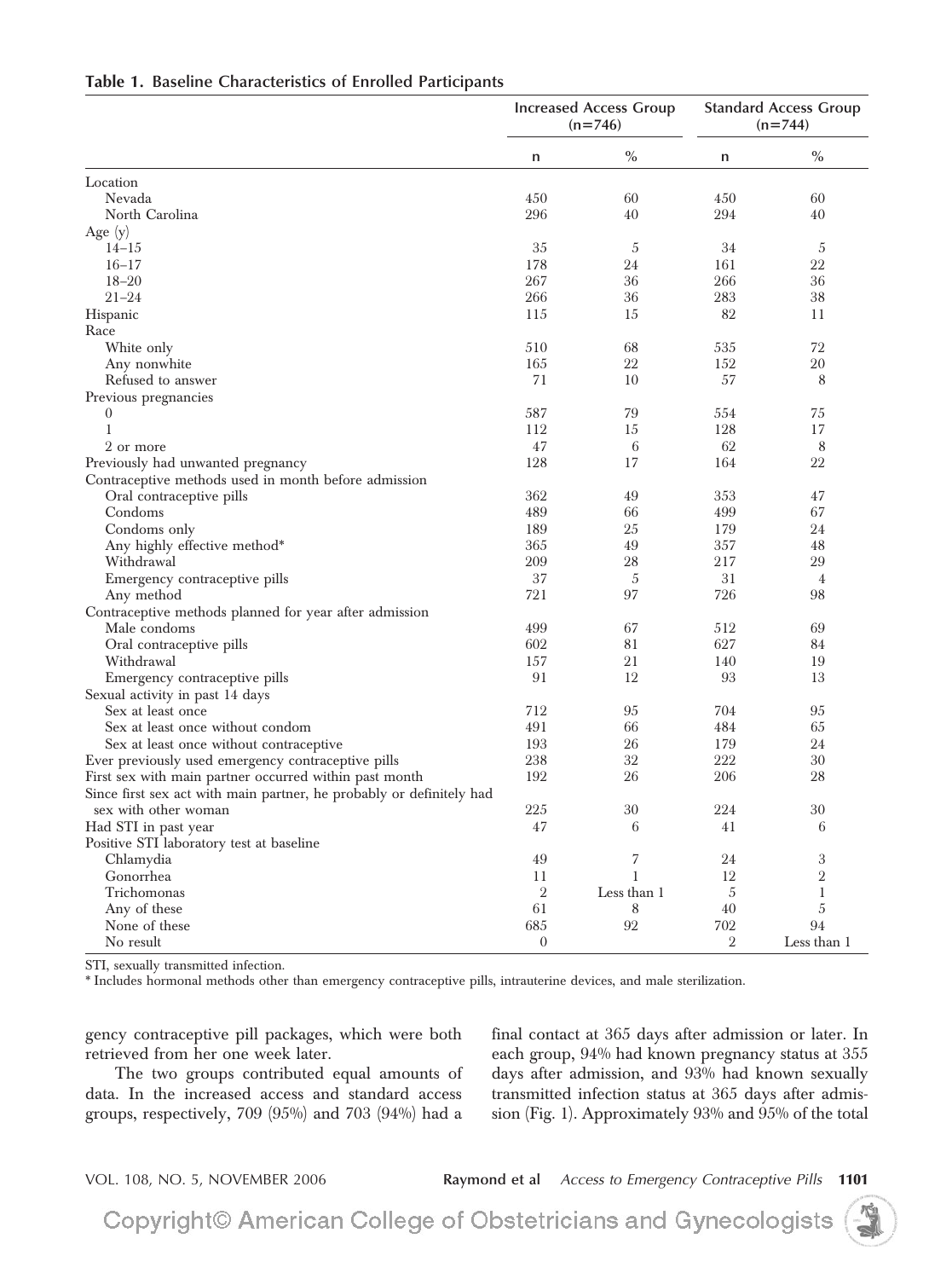



possible person-time was ascertained for the pregnancy and sexually transmitted infection analyses, respectively, which was substantially higher than planned for in the power calculations.

Over the entire study, 3,552 study emergency contraceptive pill packages were dispensed to the increased access group; the median number dispensed was four, and the maximum was 33. Most of the packages dispensed were either used by the participant or retained by her at the end of follow-up (Table 2). Less than 1% of the emergency contraceptive pills used by the increased access group were obtained outside the study. Women in the increased access group used emergency contraceptive pills substantially more often than women in the standard access group (Table 3). The median numbers of emergency contraceptive pill uses per participant in the two groups, respectively, were 2 and  $0$   $(P<.01)$ . In the standard access and increased access groups, respectively, 103 and 128 emergency contraceptive pill uses occurred within 1 day after admission. These immediate uses constituted 28% of total use in the standard access group, a much higher proportion than in the increased access group (6%). Emergency contraceptive pill users in the increased access group used the emergency contraceptive pills significantly sooner after sex (Table 2): the median delay was 12 hours in the increased access group and 36 hours in the standard access group (*P*-.01). Emergency contraceptive pill use patterns were similar at the two study sites. Participants in the standard access group reported

having paid for 80% of the emergency contraceptive pills they used; the median charge was \$15 in Nevada and \$40 in North Carolina (overall range \$1 to \$60).

The incidence of pregnancy was similar in the two groups (Table 4) (hazard ratio 0.95, 95% confidence interval  $0.68 - 1.33$ , log-rank  $P = .78$ ). No interaction was observed between treatment group and study site. Adjustment for potentially important baseline covariates (previous pregnancy, black race, Hispanic ethnicity, marital status, and use of highly effective birth control methods in the month before enrollment) did not change this finding. However, the adjusted analysis suggested that women who had previously been pregnant were significantly more likely to have a study pregnancy and that women who used a highly effective birth control method before enrollment were significantly less likely to become pregnant. Also, pregnancies were much less common in North Carolina than in Nevada (6.8% and 11.3% of women contributing data, respectively). In the increased access and standard access groups, respectively, five and four participants had two pregnancies in the year after admission (the first pregnancy of one standard access participant was determined to have been fertilized before admission), and one woman in the increased access group had three pregnancies.

Our data provide significant evidence that, in the target population, the risk of the combined sexually transmitted infection outcome using the increased access approach is not substantially

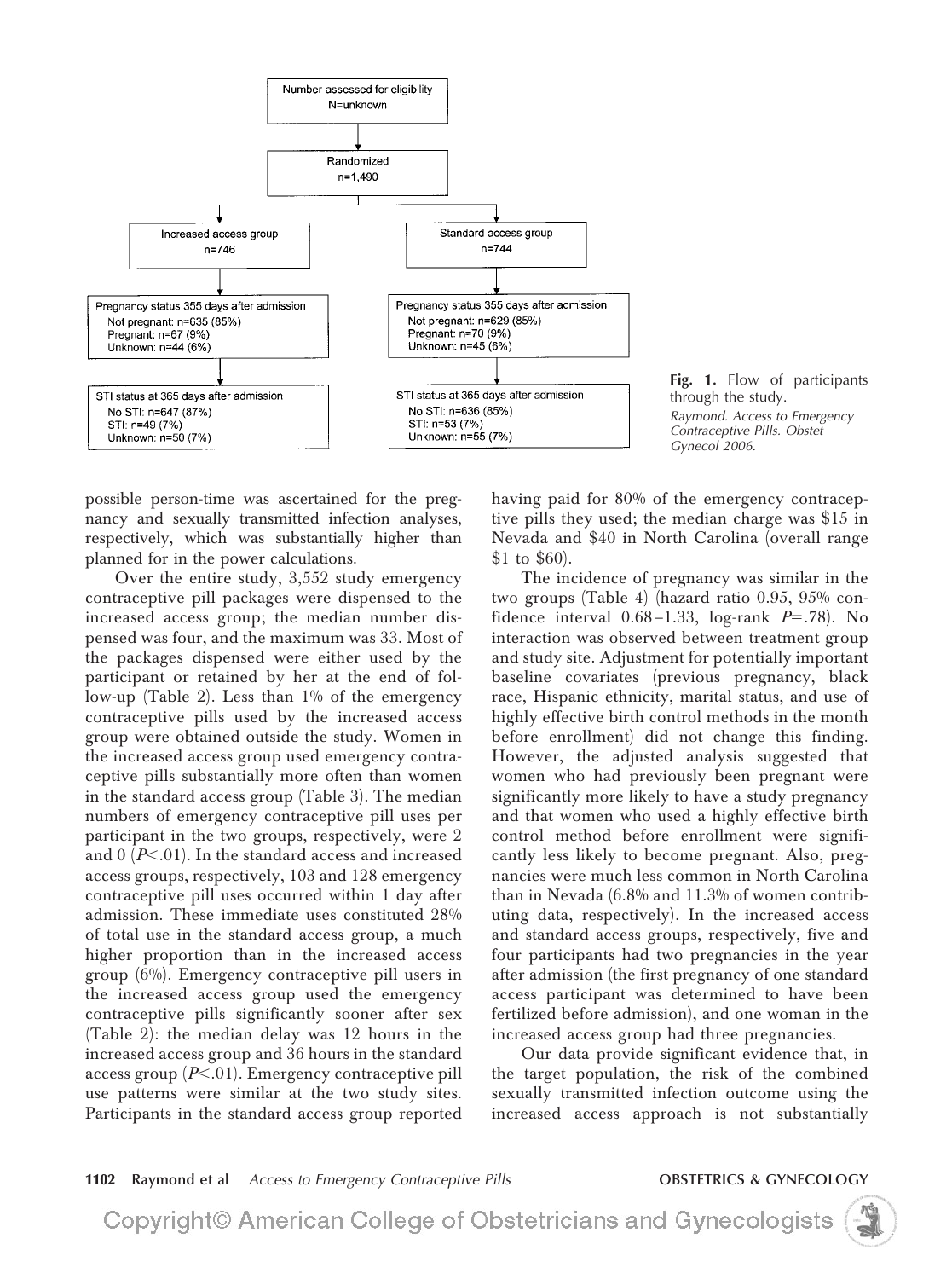|                               | Increased<br><b>Access</b><br>Group |      | <b>Standard</b><br><b>Access</b><br>Group |          |
|-------------------------------|-------------------------------------|------|-------------------------------------------|----------|
|                               | n                                   | $\%$ | n                                         | $\%$     |
| Disposition of study packages |                                     |      |                                           |          |
| dispensed                     |                                     |      |                                           |          |
| Used                          | 2,045                               | 58   | $\Omega$                                  | $\theta$ |
| Retained at end of follow-    |                                     |      |                                           |          |
| up                            | 1,012                               | 28   | 0                                         | 0        |
| Gave away                     | 95                                  | 3    | $\theta$                                  | $\theta$ |
| Lost                          | 297                                 | 8    | $\Omega$                                  | $\theta$ |
| Returned to                   |                                     |      |                                           |          |
| study/destroyed/unknown       | 103                                 | 3    | $\mathcal{D}_{1}$                         | 100      |
| Total study packages          |                                     |      |                                           |          |
| dispensed                     | 3,552                               |      | $\overline{2}$                            |          |
| Delay between coitus and use  |                                     |      |                                           |          |
| of any ECPs (h)*              |                                     |      |                                           |          |
| $1 - 24$                      | 1,365                               | 66   | 130                                       | 36       |
| $25 - 48$                     | 324                                 | 16   | 121                                       | 33       |
| $49 - 72$                     | 132                                 | 6    | 66                                        | 18       |
| 73 or more                    | 54                                  | 3    | 31                                        | 8        |
| <b>Missing</b>                | 182                                 | 9    | 18                                        | 5        |
| Total ECP uses                | 2,057                               |      | 366                                       |          |

**Table 2. Study Package Disposition and Delay in Use of Emergency Contraceptive Pills**

ECP, emergency contraceptive pill.

\* Includes uses of study packages and ECPs obtained elsewhere. Midpoint was imputed for ECP uses with dates but without times for coitus and/or ECP use.

higher than the risk with the standard access approach. In fact, the observed risk was lower in the increased access group (hazard ratio 0.91, 90% confidence interval 0.66 –1.26). Adjustment for site, youth, black race, positive sexually transmitted infection test at admission, sexually transmitted infection in the year preceding enrollment, and multiple partners in the 6 months preceding enrollment did not substantially affect this conclusion. Women with a sexually transmitted infection at admission, black women, and women with multiple partners in the previous year had a significantly higher risk of infection than women without those characteristics. Study site and age were not significantly related to sexually transmitted infection risk. No effect of treatment group on sexually transmitted infection rates was noted in subgroups defined by age category or study site. No significant differences between groups were observed in rates of any of the three sexually transmitted infections individually.

Participants' coital activity and use of contraception, as reported 5–7 and 12–14 months after enrollment, did not differ significantly by group (Table 5), except for use of emergency contraceptive pills, which was much more common in the increased

**Table 3. Frequency of Emergency Contraceptive Pill Use**

| <b>Emergency Contraceptive</b><br>Pill Uses Per Participant* | Increased<br><b>Access</b><br>Group<br>$(n=746)$ |      | Standard<br><b>Access</b><br>Group<br>$(n=744)$ |      |  |
|--------------------------------------------------------------|--------------------------------------------------|------|-------------------------------------------------|------|--|
|                                                              | n                                                | $\%$ | n                                               | $\%$ |  |
| $\Omega$                                                     | 219                                              | 29   | 508                                             | 68   |  |
|                                                              | 146                                              | 20   | 1.55                                            | 21   |  |
| $\overline{2}$                                               | 91                                               | 12   | 52                                              | 7    |  |
| 3                                                            | 68                                               | 9    | 19                                              | 3    |  |
| 4                                                            | 56                                               | 8    | 5                                               |      |  |
| or more<br>.h                                                | 166                                              | 22   | 5                                               |      |  |

\* Includes uses of study packages and emergency contraceptive pills obtained elsewhere.

access group (*P*<.01,  $\chi^2$ ). Behaviors reported at these two follow-up visits changed little compared with behaviors reported at enrollment: the proportion of women having sex decreased slightly, as did the proportion of sexually active women who used no contraception.

In the increased access and standard access groups, 246 (33%) and 280 (38%) of women, respectively, admitted at least once to having had unprotected sex without having used emergency contraception afterward. In both groups, the most common reasons cited for failure to use the emergency contraceptive pills were inconvenience and failure to appreciate risk of pregnancy. Participants in the increased access group used emergency contraceptive pills in 17 of the 74 total menstrual cycles (23%) in which pregnancy occurred; the corresponding figure for the standard access group was 2 of 74 cycles (3%). No serious adverse events related to the study occurred during the trial.

## **DISCUSSION**

In our study, a strategy designed to enhance women's ability to take emergency contraceptive pills when needed led to substantially increased emergency contraceptive pill use and greater promptness of use after unprotected coitus. This strategy had no effect on coital and contraceptive use patterns or on incidence of sexually transmitted infections. However, it did not have any apparent benefit in reducing pregnancy rates.

Recently published research on other programs to increase access to emergency contraceptive pills, including distribution in advance of need, direct provision by pharmacists, and over-the-counter marketing, has yielded findings consistent with ours. $8-14$ Although the evidence of absence of harm is reassur-

VOL. 108, NO. 5, NOVEMBER 2006 **Raymond et al** *Access to Emergency Contraceptive Pills* **1103**

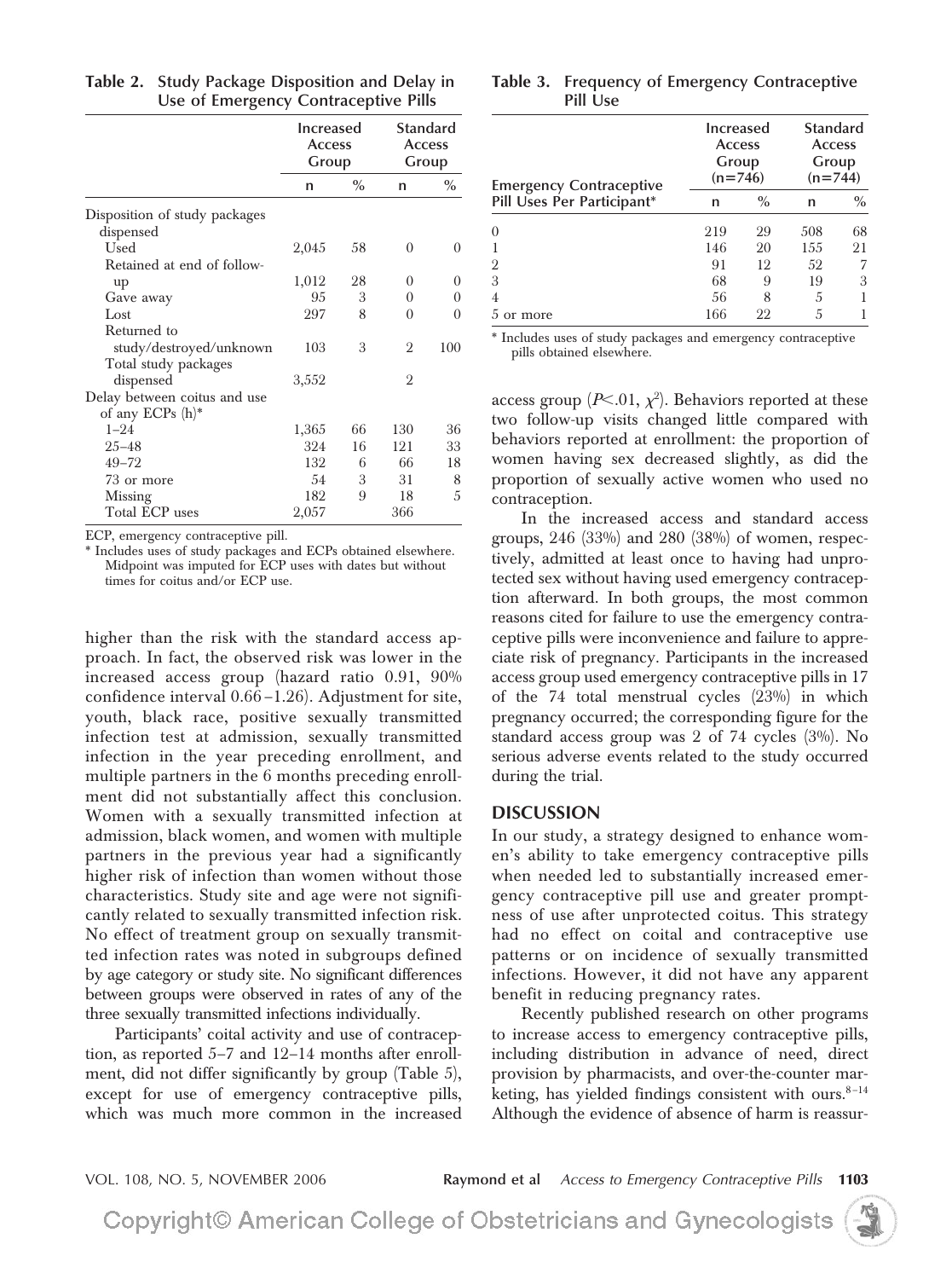#### **Table 4. Pregnancies and Infections Within the Year Following Admission**

|                                                             | <b>Increased Access Group</b><br>$(n=746)$ | <b>Standard Access Group</b><br>$(n=744)$ |
|-------------------------------------------------------------|--------------------------------------------|-------------------------------------------|
| Pregnancy                                                   |                                            |                                           |
| Number pregnant (ever)                                      | 67                                         | 70                                        |
| Number contributing any data                                | 724                                        | 717                                       |
| Person-years contributed                                    | 674                                        | 669                                       |
| Incidence per $100$ person-years $(95\% \text{ CI})$        | $9.9(7.7-12.6)$                            | $10.5(8.2 - 13.2)$                        |
| Sexually transmitted infection                              |                                            |                                           |
| Number with any infection (combined outcome) (ever)         | 49                                         | 53                                        |
| Chlamydia                                                   | 38                                         | 29                                        |
| Gonorrhea                                                   | 10                                         | 17                                        |
| Trichomonas                                                 |                                            | 9                                         |
| Number contributing any data                                | 725                                        | 714                                       |
| Person-years contributed                                    | 712.3                                      | 700.4                                     |
| Incidence of combined outcome per 100 person-years (95% CI) | $6.9(5.1-9.1)$                             | $7.6(5.7-9.9)$                            |
| Number with positive test on more than one date             | 5                                          | 4                                         |

CI, confidence interval.

#### **Table 5. Contraception Use Reported at 5–7 Months and 12–14 Months After Admission**

|                                         | 5–7 Months      |      |                 |      | 12–14 Months    |      |                 |      |
|-----------------------------------------|-----------------|------|-----------------|------|-----------------|------|-----------------|------|
|                                         | <b>IA Group</b> |      | <b>SA Group</b> |      | <b>IA Group</b> |      | <b>SA Group</b> |      |
|                                         | n               | $\%$ | n               | $\%$ | n               | $\%$ | n               | $\%$ |
| Contraception use in past month         |                 |      |                 |      |                 |      |                 |      |
| Provided data                           | 624             |      | 630             |      | 569             |      | 572             |      |
| Oral contraceptive pills                | 360             | 58   | 377             | 60   | 310             | 54   | 327             | 57   |
| Condoms                                 | 329             | 53   | 337             | 53   | 285             | 50   | 271             | 47   |
| Condoms only                            | 89              | 14   | 85              | 13   | 84              | 15   | 81              | 14   |
| Any highly effective method*            | 378             | 61   | 395             | 63   | 330             | 58   | 351             | 61   |
| Withdrawal                              | 179             | 29   | 180             | 29   | 146             | 26   | 143             | 25   |
| Emergency contraceptive pills           | 104             | 17   | 19              | 3    | 57              | 10   | 17              | 3    |
| Any method                              | 598             | 96   | 593             | 94   | 518             | 91   | 532             | 93   |
| Sexual activity in past 14 days         |                 |      |                 |      |                 |      |                 |      |
| Provided data                           | 627             |      | 632             |      | 568             |      | 572             |      |
| Sex at least once                       | 551             | 88   | 536             | 85   | 459             | 81   | 479             | 84   |
| Sex at least once without condom        | 405             | 65   | 383             | 61   | 323             | 57   | 350             | 61   |
| Sex at least once without contraceptive | 113             | 18   | 94              | 15   | 87              | 15   | 100             | 17   |

IA, increased access; SA, standard access.

\* Includes hormonal methods other than emergency contraceptive pills, intrauterine devices, and male sterilization.

ing, the failure to demonstrate a population-level contraceptive effect has been disappointing. One leading explanation has been that the ability of earlier studies to detect a benefit was limited by acknowledged flaws in study design and execution, such as low power, low baseline risk for pregnancy, adequate emergency contraception access in the comparison group, short follow-up, and crossovers between groups. Also, the interventions tested in many of the previous studies may have been intrinsically ineffectual: only one or two emergency contraceptive pill packages were provided, or participants were required to make special efforts to obtain replacements. Our trial largely avoided all of these weaknesses. In particular, the difference in amount of emergency contraceptive use between the groups in our study was substantial, greater than in previous studies. Thus, other explanations for the failure of increased emergency contraceptive use to translate into lower pregnancy rates must be considered.

One possibility is that emergency contraceptive pills are simply not highly efficacious. Published estimates suggest that after a single act of intercourse, the levonorgestrel regimen reduces pregnancy risk by  $60 - 94\%$ .<sup>15</sup> However, the method used to derive these estimates is questionable because it did not take into account factors other than emergency contraceptive pill use that might have

### **1104 Raymond et al** *Access to Emergency Contraceptive Pills* **OBSTETRICS & GYNECOLOGY**

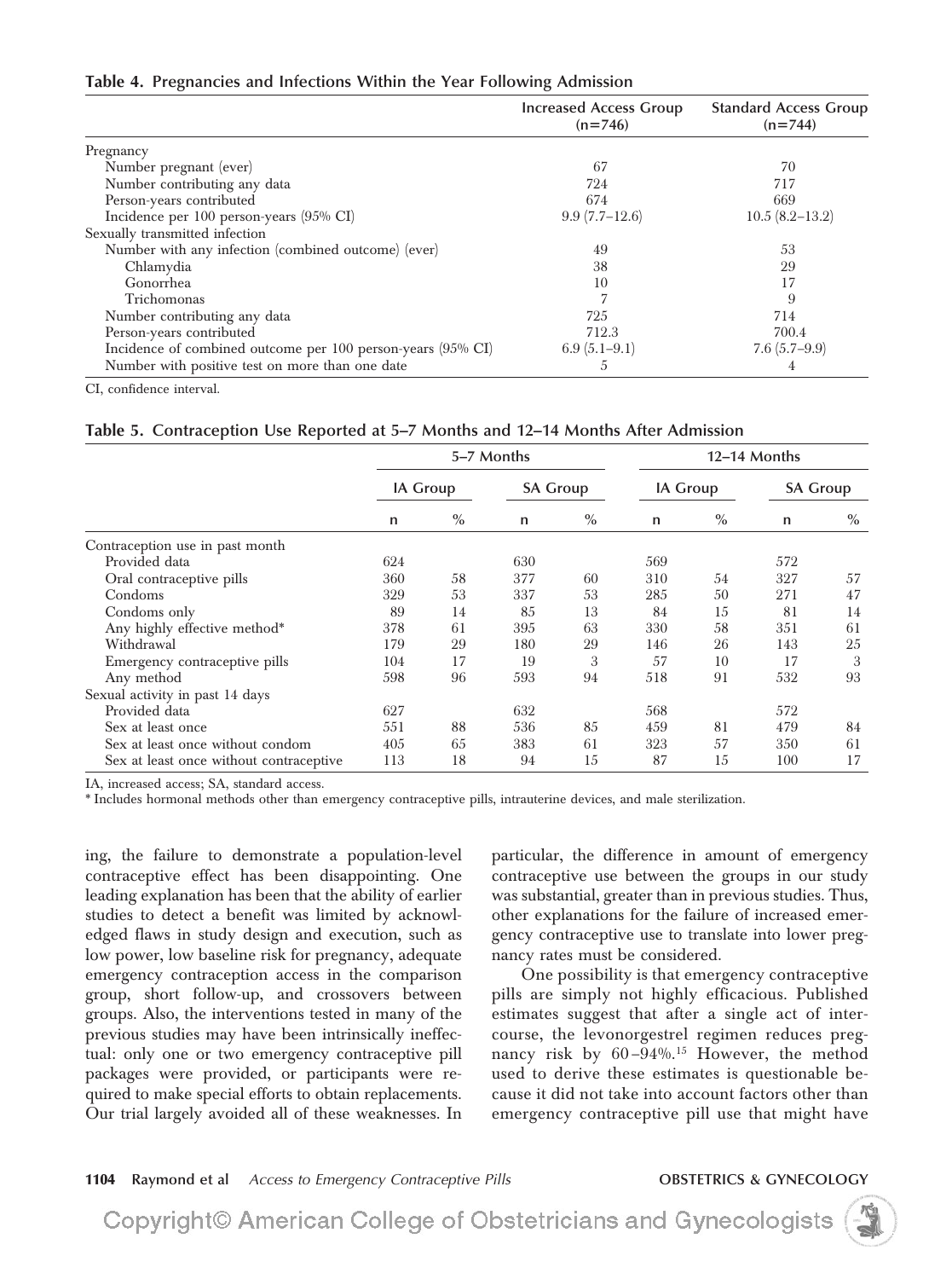accounted for differences in pregnancy rates between women who did and those who did not use emergency contraceptive pills. More convincing evidence of efficacy comes from studies showing that emergency contraceptive pill treatment can increase the chance of anovulation and other physiologic events incompatible with pregnancy.<sup>16</sup> Furthermore, two randomized trials showed that the levonorgestrel regimen is significantly more efficacious than an older regimen. Therefore even if the older regimen is no better than placebo, the levonorgestrel regimen logically must have some efficacy.17 But robust data on the specific level of efficacy are unavailable.

A second hypothesis is that any contraceptive benefit of the increased emergency contraceptive pill use may be counteracted by increased risk taking. However, like prior researchers, $8-14,18$  we found no gross differences between groups in reported coital behavior or use of regular contraception other than emergency contraceptive pills. Admittedly, these data are self-reported and impossible to verify, as are the data on emergency contraceptive pill use. However, consistent with one prior study, $12$  we also observed no difference in rates of sexually transmitted infections between groups, which is objective evidence of a lack of a clinically meaningful effect on condom use.

A third hypothesis is clearly supported by our data. More than one third of women in both study groups admitted to having had unprotected sex at least once without using emergency contraceptive pills afterward. This number is probably an underestimate because of poor recall, denial, and desire to please the researchers. Furthermore, as has been previously reported, 8,10,11 most participants who became pregnant did not use emergency contraceptive pills in the menstrual cycle in which the pregnancy occurred. At least 146 increased access participants experienced some time in the study (7.2 days, on average) during which they did not have unused emergency contraceptive pills in their possession. Clearly, despite increased access, many risky coital acts remained "uncovered" by emergency contraception.

Our proactive intervention to keep increased access participants stocked with emergency contraceptive pills was expensive in terms of both labor and commodities. For this reason, it would probably not be feasible for widespread, long-term use outside a study. If emergency contraceptive pills are to achieve a measurable direct population-level impact on pregnancy rates, strategies to target high-risk women and high-risk coital acts may be

needed. We plan to examine our data in more detail to evaluate possible explanations for our negative findings, which we hope will help to inform the development of such strategies.

#### **REFERENCES**

- 1. Tharp M. Petition filed on emergency contraception status. AAP News 2001;18:147.
- 2. Farr G, Acosta Castro LA, DiSantostefano R, Claassen E, Olguin F. Use of spermicide and impact of prophylactic condom use among sex workers in Santa Fe de Bogota, Colombia. Sex Transm Dis 1996;23:206–12.
- 3. Fontanet AL, Saba J, Chandelying V, Sakondhavat C, Bhiraleus P, Rugpao S, et al. Protection against sexually transmitted diseases by granting sex workers in Thailand the choice of using the male or female condom: results from a randomized controlled trial. AIDS 1998;12:1851–9.
- 4. Moher D, Schulz KF, Altman DG. The CONSORT statement: revised recommendations for improving the quality of reports of parallel-group randomized trials [in Chinese]. Zhongguo Zhong Xi Yi Jie He Za Zhi 2005;25:658–61.
- 5. Van Der Pol B, Kraft CS, Williams JA. Use of an adaptation of a commercially available PCR assay aimed at diagnosis of chlamydia and gonorrhea to detect Trichomonas vaginalis in urogenital specimens. J Clin Microbiol 2006;44:366–73.
- 6. Collett D. Modelling survival data in medical research. London: Chapman and Hall; 1994.
- 7. Yu K, Lu Z, Stander J. Quantile regression: applications and current research areas. J Royal Stat Soc: Series D 2003;52: 331–50.
- 8. Glasier A, Baird D. The effects of self-administering emergency contraception. N Engl J Med 1998;339:1–4.
- 9. Jackson RA, Bimla Schwarz E, Freedman L, Darney P. Advance supply of emergency contraception. effect on use and usual contraception–a randomized trial. Obstet Gynecol 2003;  $102:8-16$ .
- 10. Hu X, Cheng L, Hua X, Glasier A. Advanced provision of emergency contraception to postnatal women in China makes no difference in abortion rates: a randomized controlled trial. Contraception 2005;72:111–6.
- 11. Lo SS, Fan SY, Ho PC, Glasier AF. Effect of advanced provision of emergency contraception on women's contraceptive behaviour: a randomized controlled trial. Hum Reprod 2004;19:2404–10.
- 12. Raine TR, Harper CC, Rocca CH, Fischer R, Padian N, Klausner JD, et al. Direct access to emergency contraception through pharmacies and effect on unintended pregnancy and STIs: a randomized controlled trial. JAMA 2005;293: 54–62.
- 13. Glasier A, Fairhurst K, Wyke S, Ziebland S, Seaman P, Walker J, et al. Advanced provision of emergency contraception does not reduce abortion rates. Contraception 2004;69:361–6.
- 14. Tyden T, Aneblom G, von Essen L, Haggstrom-Nordin E, Larsson M, Odlind V. No reduced number of abortions despite easily available emergency contraceptive pills. Studies of women's knowledge, attitudes and experience of the method [in Swedish]. Lakartidningen 2002;99:4730–2, 4735.
- 15. Emergency oral contraception. ACOG Practice Bulletin No. 25. American College of Obstetricians and Gynecologists. Int J Gynaecol Obstet 2002;78:191–8.

VOL. 108, NO. 5, NOVEMBER 2006 **Raymond et al** *Access to Emergency Contraceptive Pills* **1105**